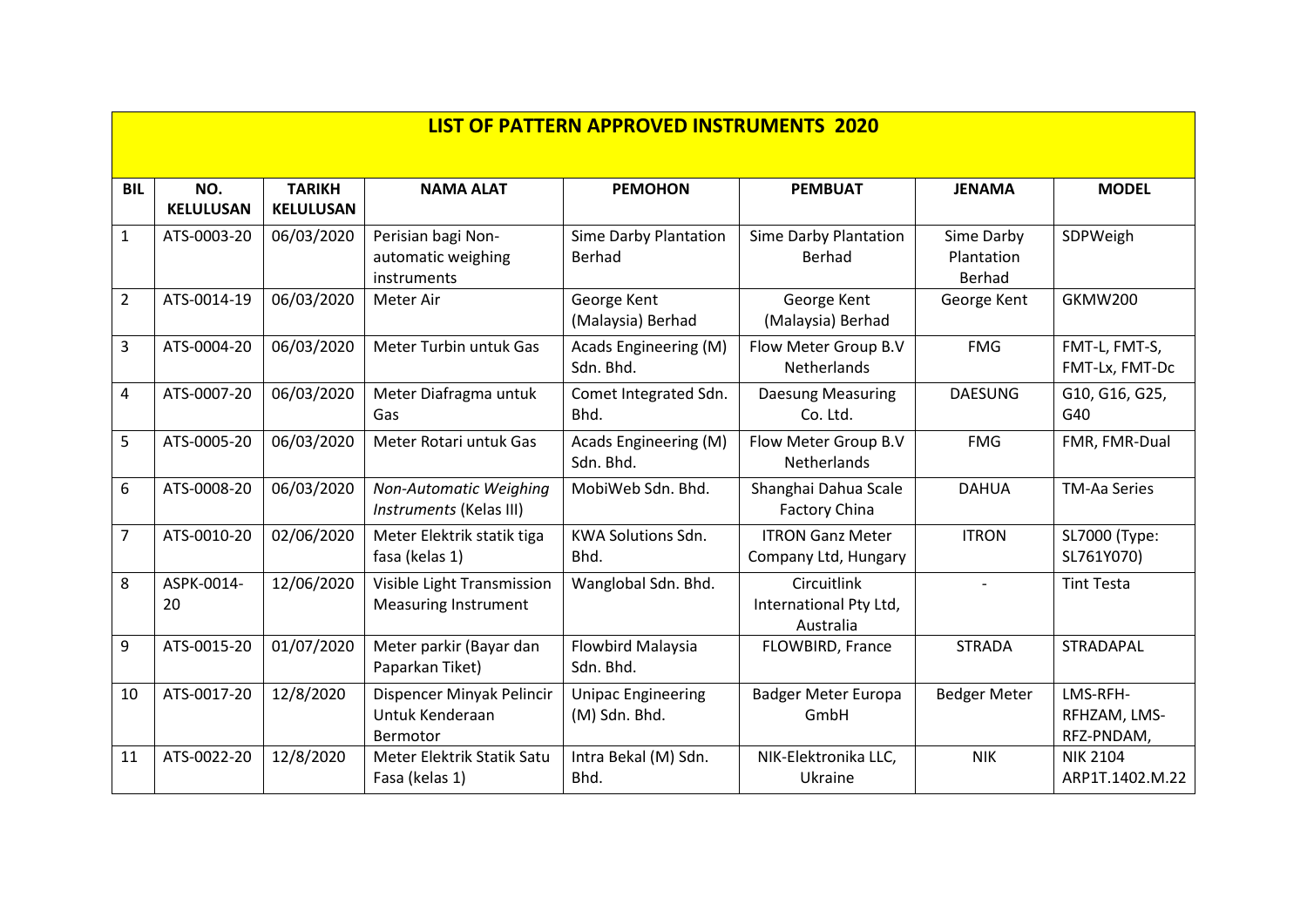| 12 | ATS-0023-20      | 12/8/2020 | Meter Elektrik Statik Satu<br>Fasa (kelas 1)       | Sagemcom Malaysia<br>Sdn. Bhd.                       | SAGEMCOM, Tunisia                      | SAGEMCOM                     | CX1000-6S      |
|----|------------------|-----------|----------------------------------------------------|------------------------------------------------------|----------------------------------------|------------------------------|----------------|
| 13 | ATS-0026-20      | 12/8/2020 | Meter Elektrik StatikTiga<br>Fasa (kelas0.5S)      | API Solutions Sdn.<br>Bhd.                           | <b>CET Electric</b><br>Technology Inc. | <b>CET</b>                   | PMC-53A        |
| 14 | ASPK-0031-<br>20 | 28/8/2020 | Meter Elektrik Statik Satu<br>Fasa (kelas 1)       | Well Prestige Sdn. Bhd                               | Shenzen Star<br>Instrument, China      | <b>STAR</b>                  | DDS26D         |
| 15 | ASPK-0032-<br>20 | 28/8/2020 | Meter Elektrik Statik Satu<br>Fasa (kelas 1)       | Well Prestige Sdn. Bhd                               | Shenzen Star<br>Instrument, China      | <b>STAR</b>                  | DTS27          |
| 16 | ATS-0061-19      | 28/8/2020 | Non-Automatic Weighing<br>Instruments (Kelas III)  | Mettler-Toledo (M)<br>Sdn Bhd                        | Mettler Toledo China                   | <b>Mettler Toledo</b>        | <b>VTSXXX</b>  |
| 17 | ATS-0062-19      | 28/8/2020 | Non-Automatic Weighing<br>Instruments (Kelas III)  | Mettler-Toledo (M)<br>Sdn Bhd                        | Mettler-Toledo China                   | Mettler Toledo               | <b>VTCXXX</b>  |
| 18 | ATS-0063-19      | 28/8/2020 | Non-Automatic Weighing<br>Instruments (Kelas III)  | Mettler-Toledo (M)<br>Sdn Bhd                        | Mettler-Toledo China                   | <b>Mettler Toledo</b>        | bPlus-XX       |
| 19 | ATS-0064-19      | 28/8/2020 | Non-Automatic Weighing<br>Instruments (Kelas III)  | Mettler-Toledo (M)<br>Sdn Bhd                        | Mettler-Toledo China                   | <b>Mettler Toledo</b>        | bRite          |
| 20 | ATS-0065-19      | 28/8/2020 | Non-Automatic Weighing<br>Instruments (Kelas III)  | Mettler-Toledo (M)<br>Sdn Bhd                        | Mettler-Toledo China                   | Mettler Toledo               | FreshBase XX   |
| 21 | ATS-0011-20      | 28/8/2020 | Non-Automatic Weighing<br>Instruments (Kelas IIII) | Eong Huat<br>Corporation Sdn Bhd.                    | <b>EHC 02*</b>                         | Comanche                     | CMC-XXXXXX     |
| 22 | ATS-0012-20      | 28/8/2020 | Non-Automatic Weighing<br>Instruments (Kelas III)  | <b>Eong Huat</b><br>Corporation Sdn Bhd.             | EHC 03*                                | <b>Eong Pricing</b><br>Scale | CPS-XXXX       |
| 23 | ATS-0043-20      | 28/8/2020 | Non-Automatic Weighing<br>Instruments (Kelas III)  | Eong Huat<br>Corporation Sdn Bhd.                    | <b>EHC 04*</b>                         | Comanche                     | CPS-XXXX       |
| 24 | ATS-0013-20      | 28/8/2020 | Non-Automatic Weighing<br>Instruments (Kelas III)  | Eong Huat<br>Corporation Sdn Bhd.                    | <b>EHC 01*</b>                         | <b>EHC</b>                   | CPS-XXXX       |
| 25 | ATS-0016-20      | 28/8/2020 | Non-Automatic Weighing<br>Instruments (Kelas IIII) | Fong Yuan Hung<br>Import & Export Sdn.<br><b>Bhd</b> | FYH 01*                                | Saigon                       | <b>SGX XXX</b> |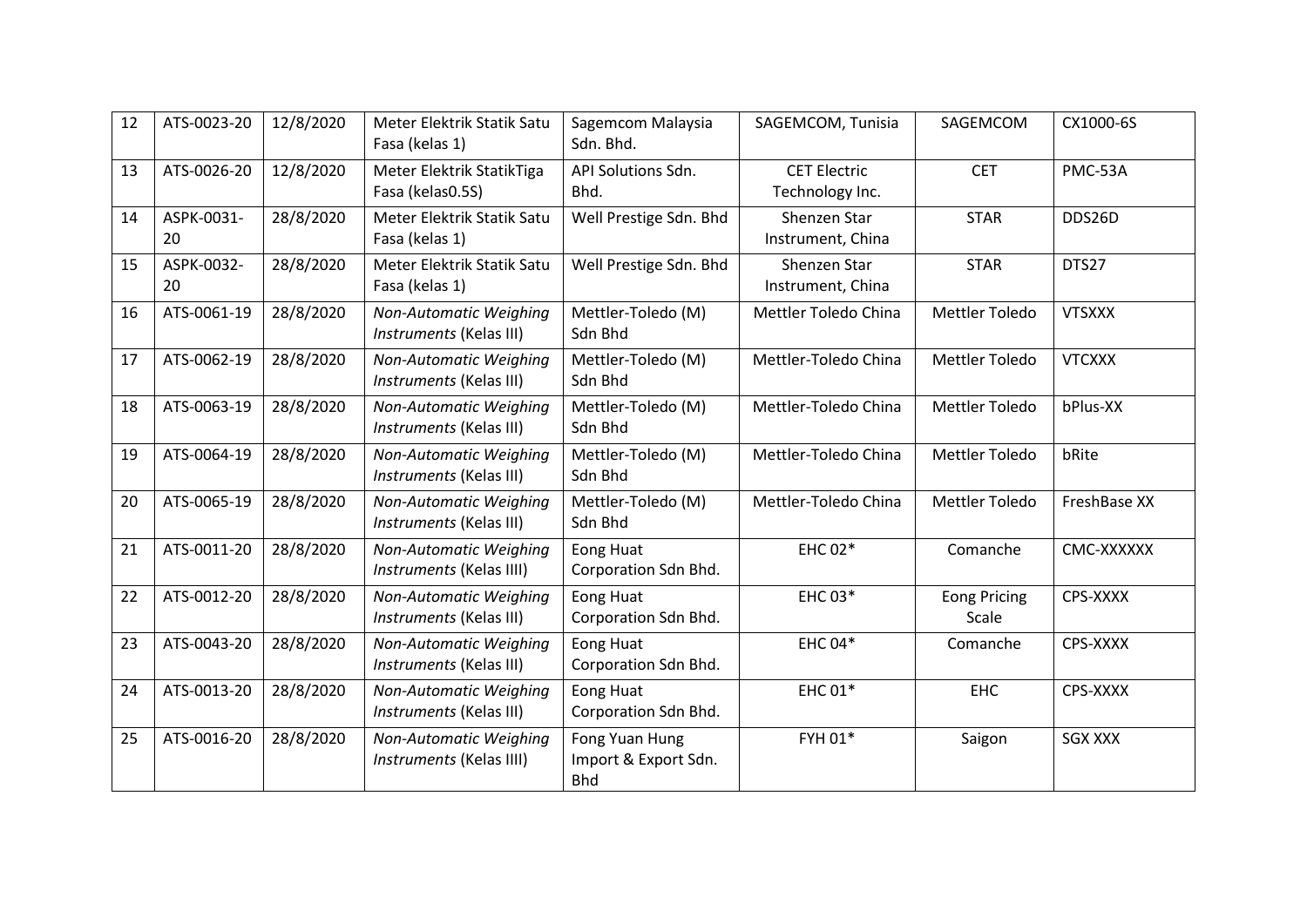| 26 | ATS-0030-20 | 28/8/2020 | Non-Automatic Weighing<br>Instruments (Kelas III)  | Fong Yuan Hung<br>Import & Export Sdn.<br><b>Bhd</b> | FYH 02*                          | <b>KUSAMA</b>            | ACS-XX-XXXX                     |
|----|-------------|-----------|----------------------------------------------------|------------------------------------------------------|----------------------------------|--------------------------|---------------------------------|
| 27 | ATS-0034-20 | 28/8/2020 | Non-Automatic Weighing<br>Instruments (Kelas III)  | <b>RCS Communication</b><br>System Sdn Bhd           | <b>RCS 01*</b>                   | <b>BIZERBA</b>           | <b>BC II-XXX</b>                |
| 28 | ATS-0028-20 | 28/8/2020 | Non-Automatic Weighing<br>Instruments (Kelas III)  | <b>Guan Lee Precision &amp;</b><br>Marketing Sdn Bhd | GL 02*                           | Kingship & LW<br>LEADWAY | <b>WDP-30 &amp; SSPX-</b><br>30 |
| 29 | ATS-0029-20 | 28/8/2020 | Non-Automatic Weighing<br>Instruments (Kelas III)  | <b>Guan Lee Precision &amp;</b><br>Marketing Sdn Bhd | GL 01*                           | <b>SEKO</b>              | XK-3108                         |
|    |             |           |                                                    |                                                      |                                  | T-Boss                   | <b>TWI-XXXX</b>                 |
| 30 | ATS-0036-20 | 28/8/2020 | Non-Automatic Weighing<br>Instruments (Kelas III)  | <b>Synctronix Technology</b><br>(M) Sdn Bhd          | SPS 01*                          | Synctronix               | SYNC-X5-CXXX                    |
|    |             |           |                                                    |                                                      |                                  |                          | SYNC-X5-PXXX                    |
| 31 | ATS-0037-20 | 28/8/2020 | Non-Automatic Weighing<br>Instruments (Kelas III)  | <b>Guan Lee Precision &amp;</b><br>Marketing Sdn Bhd | GL 03*                           | <b>SEKO</b>              | AGT-XX                          |
| 32 | ATS-0030-19 | 6/10/2020 | Meter Air                                          | George Kent<br>(Malaysia) Berhad                     | George Kent<br>(Malaysia) Berhad | George Kent              | <b>GKMW300</b>                  |
| 33 | ATS-0033-20 | 6/10/2020 | Non-Automatic Weighing<br>Instruments (Kelas III)  | <b>RCS Communication</b><br>System Sdn Bhd           | <b>RCS 02*</b>                   | <b>ASHICA</b>            | <b>RLSXXXXX</b>                 |
| 34 | ATS-0048-20 | 6/10/2020 | Non-Automatic Weighing<br>Instruments (Kelas IIII) | Wan Soon Trading Co.                                 | <b>WST01</b>                     | Saigon                   | <b>SGX XXX</b>                  |
| 35 | ATS-0035-20 | 6/10/2020 | Non-Automatic Weighing<br>Instruments (Kelas III)  | <b>RCS Communication</b><br>System Sdn Bhd           | RCS 03*                          | <b>BIZERBA</b>           | SC II-XXXX                      |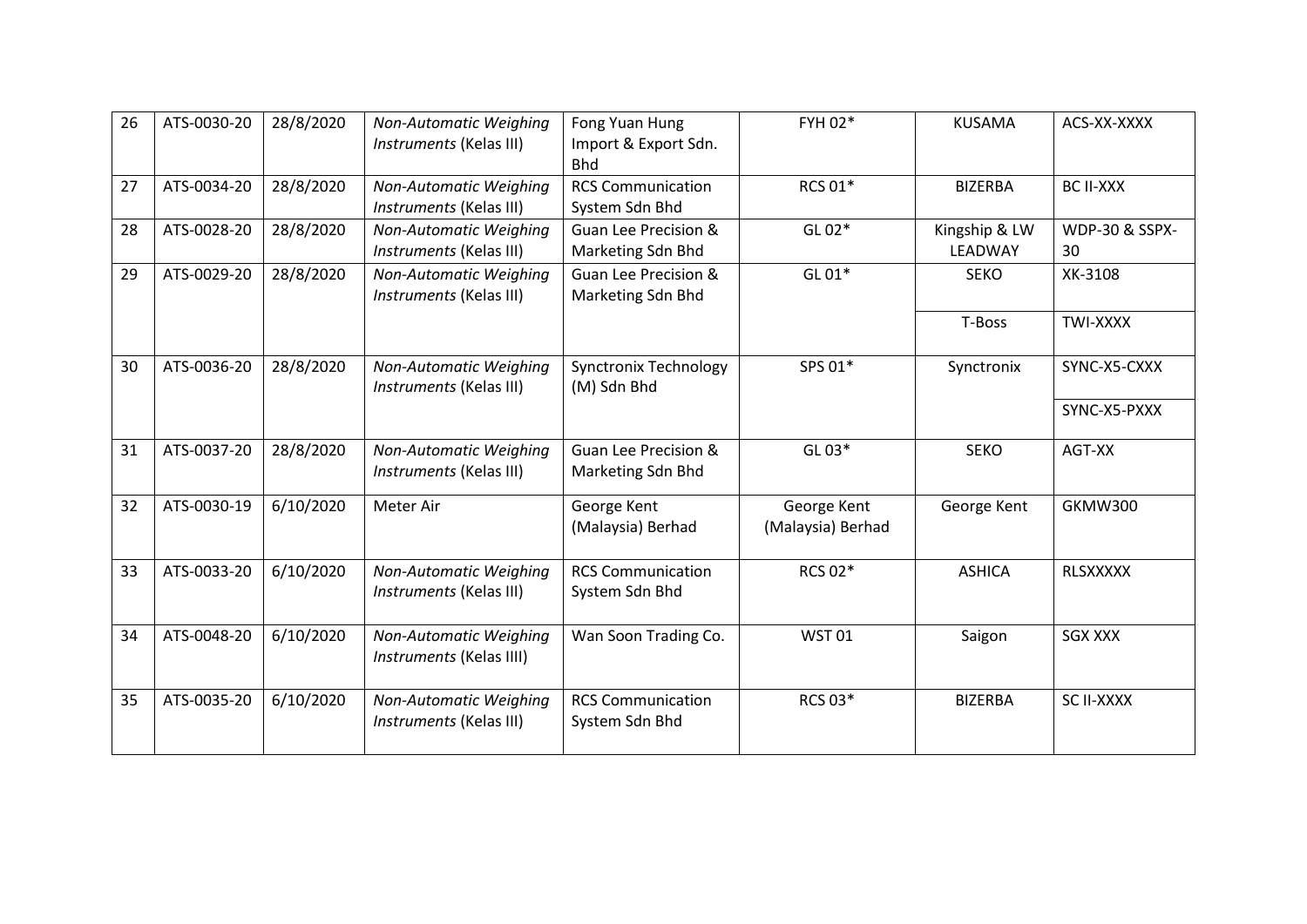| 36 | ATS-0056-20 | 6/10/2020 | Non-Automatic Weighing<br>Instrument (Kelas III)         | Sin Huat Hin<br>Machinery (M) Sdn<br><b>Bhd</b> | SHH 01*         | CAS            | $SW-1S$           |
|----|-------------|-----------|----------------------------------------------------------|-------------------------------------------------|-----------------|----------------|-------------------|
| 37 | ATS-0057-20 | 6/10/2020 | Non-Automatic Weighing<br>Instrument (Kelas III)         | Sin Huat Hin<br>Machinery (M) Sdn<br><b>Bhd</b> | SHH 02*         | <b>DICKSON</b> | DBS-81Z-XXX       |
| 38 | ATS-0058-20 | 6/10/2020 | Non-Automatic Weighing<br>Instrument (Kelas III)         | Sin Huat Hin<br>Machinery (M) Sdn<br><b>Bhd</b> | SHH 03*         | CAS            | <b>PB Series</b>  |
| 39 | ATS-0041-20 | 6/10/2020 | Non-Automatic Weighing<br>Instrument (Kelas III)         | Ishida Systems (M)<br>Sdn Bhd                   | Ishida Co. Ltd, | <b>ISHIDA</b>  | UNI-3 XXXX        |
| 40 | ATS-0042-20 | 6/10/2020 | Non-Automatic Weighing<br>Instrument (Kelas III)         | Ishida Systems (M)<br>Sdn Bhd                   | Ishida Co. Ltd, | <b>ISHIDA</b>  | <b>BC-4000XXX</b> |
| 41 | ATS-0047-20 | 6/10/2020 | Non-Automatic Weighing<br>Instrument (Kelas III)         | <b>Synctronix Technology</b><br>(M) Sdn Bhd     | SPS 02*         | Synctronix     | SYNC-X5-W31XXX    |
| 42 | ATS-0051-20 | 6/10/2020 | Non-Automatic Weighing<br>Instrument (Kelas II)          | <b>Synctronix Technology</b><br>(M) Sdn Bhd     | SPS 05*         | Synctronix     | SYNC-X6-DJXXXX    |
| 43 | ATS-0049-20 | 6/10/2020 | Non-Automatic Weighing<br>Instrument (Kelas III)         | <b>Synctronix Technology</b><br>(M) Sdn Bhd     | SPS 03*         | Synctronix     | SYNC-X5-PC5XX     |
|    |             |           |                                                          |                                                 |                 |                | SYNC-X5-WXXX      |
| 44 | ATS-0050-20 | 6/10/2020 | Non-Automatic Weighing<br>Instrument (Kelas III)         | <b>Synctronix Technology</b><br>(M) Sdn Bhd     | SPS 04*         | Synctronix     | SYNC-X8-OCSXXT    |
| 45 | ATS-0027-20 | 2/10/2020 | Dispencer Minyak Pelincir<br>Untuk Kenderaan<br>Bermotor | Lubetrans                                       | Graco           | Graco          | Pulse Pro         |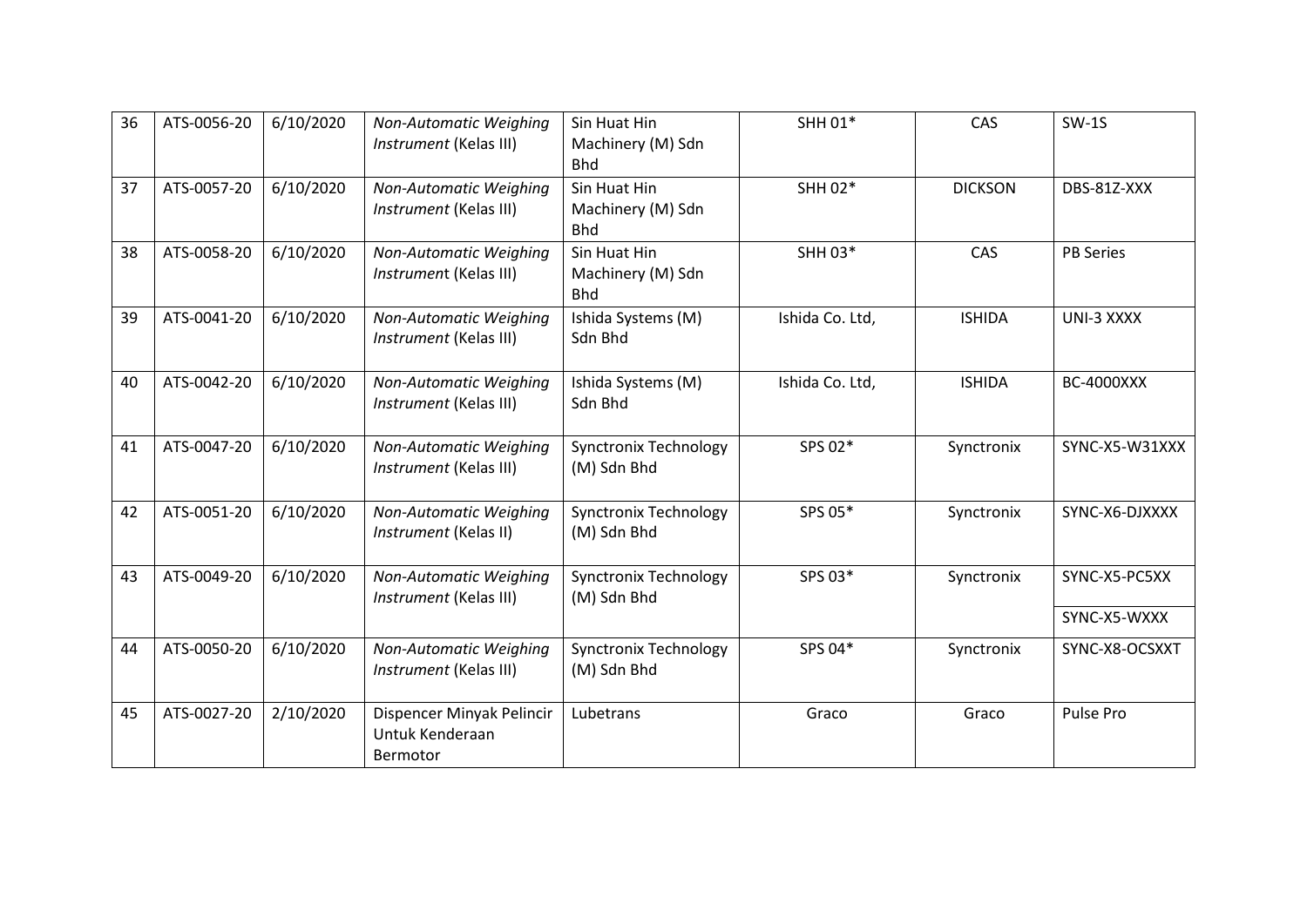| 46 | ATS-0024-20 | 2/12/2020 | Meter Diafragma untuk<br>Gas                                                                                                         | <b>KF Karisma Sdn Bhd</b>                            | <b>Apator Meter</b> | <b>APATOR METRIX</b> | <b>UG G1.6, UG</b><br>G2.5, UG G4, UG<br>G <sub>6</sub> |
|----|-------------|-----------|--------------------------------------------------------------------------------------------------------------------------------------|------------------------------------------------------|---------------------|----------------------|---------------------------------------------------------|
| 47 | ATS-0025-02 | 2/12/2020 | Meter Diafragma untuk<br>Gas                                                                                                         | KF Karisma Sdn Bhd                                   | <b>Apator Meter</b> | <b>APATOR METRIX</b> | UG G10, UG G16,<br><b>UG G25</b>                        |
| 48 | ATS-0044-20 | 2/12/2020 | Non Automatic Weighing<br>Instrument (Kelas III)<br><b>Electronic Scale</b>                                                          | <b>Guan Lee Precision &amp;</b><br>Marketing Sdn Bhd | GL 04*              | T-Boss               | TBS-XX                                                  |
| 49 | ATS-0053-20 | 2/12/2020 | Non-Automatic Weighing<br>Instrument (Kelas III)<br><b>Platform Scale</b>                                                            | <b>Synctronix Technology</b><br>(M) Sdn Bhd          | SPS 06*             | Synctronix           | SYNC-X7-<br>XXXXXXXX                                    |
| 50 | ATS-0054-20 | 2/12/2020 | Non-Automatic Weighing<br>Instrument (Kelas III)<br><b>Floor Scale</b>                                                               | <b>Synctronix Technology</b><br>(M) Sdn Bhd          | SPS 07*             | Synctronix           | SYNC-X7-<br>XXXXXXX                                     |
| 51 | ATS-0074-20 | 2/12/2020 | Non-Automatic Weighing<br>Instrument (Kelas II)<br><b>Electronic Balance</b>                                                         | Lesoshoppe                                           | LS 01*              | Shimadzu             | <b>TXXXXXL</b>                                          |
| 52 | ATS-0078-20 | 2/12/2020 | Non-Automatic Weighing<br>Instrument (Kelas III)<br><b>Price Computing Scale</b>                                                     | <b>Baycat Weighing</b><br>Industry Sdn Bhd           | <b>BWI01*</b>       | Baycat               | ACS-A-2011-XXB                                          |
| 53 | ATS-0079-20 | 2/12/2020 | Non-Automatic Weighing<br>Instrument (Kelas III)<br><b>Price Computing Scale</b>                                                     | <b>Baycat Weighing</b><br>Industry Sdn Bhd           | BWI 02*             | Baycat               | ACE-XXEX                                                |
| 54 | ATS-0052-20 | 2/12/2020 | Non-Automatic Weighing<br>Instrument (Kelas III)<br><b>Checkout Scale</b>                                                            | <b>Mdotpos Distributor</b><br>Sdn Bhd                | MD 03*              | <b>ACLAS</b>         | OS2XX                                                   |
| 55 | ATS-0059-20 | 2/12/2020 | Non-Automatic Weighing<br>Instrument (Kelas III)<br><b>Weighing Indicator Bench</b><br><b>Scale Pricing Indicator</b><br>bench Scale | <b>Triple Star Marketing</b><br>Sdn. Bhd             | TS 01*              | <b>Triple Star</b>   | AEX-XX, GRX-XX<br>and WSX-XX                            |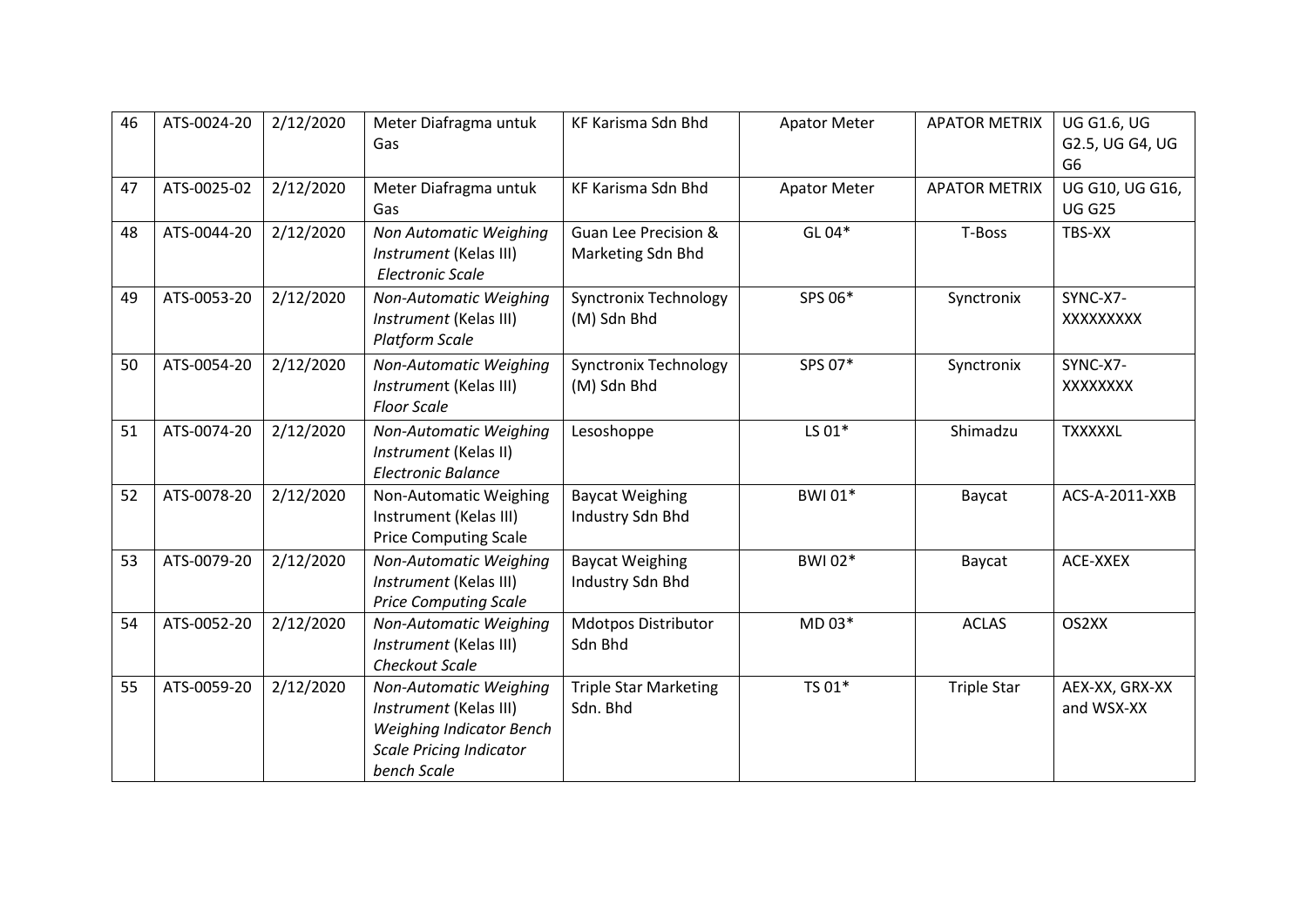| 56 | ATS-0060-20 | 2/12/2020  | Non-Automatic Weighing<br>Instrument (Kelas III)<br><b>Pricing Computing Scale</b>              | <b>Triple Star Marketing</b><br>Sdn. Bhd. | TS 02*  | Kingship, Lw<br>Leadway | GXP-30 and MXP-<br>30   |
|----|-------------|------------|-------------------------------------------------------------------------------------------------|-------------------------------------------|---------|-------------------------|-------------------------|
| 57 | ATS-0061-20 | 2/12/2020  | Non-Automatic Weighing<br>Instrument (Kelas III)<br><b>Pricing Computing Scale</b>              | <b>Triple Star Marketing</b><br>Sdn. Bhd. | TS 03*  | Kingship, Lw<br>Leadway | BXP-30 and QXP-<br>30   |
| 58 | ATS-0062-20 | 2/12/2020  | Non-Automatic Weighing<br>Instrument (Kelas III)<br>Magoda Platform Scale                       | Magoda Weighing<br>Instrument Sdn Bhd     | MWI 01* | Magoda                  | MPS-XXXX                |
| 59 | ATS-0063-20 | 2/12/2020  | Non-Automatic Weighing<br>Instrument (Kelas III)<br><b>Electronic Crane Scale</b>               | <b>GMS Equipment Sdn</b><br><b>Bhd</b>    | GMS 06* | <b>MIKI</b>             | MCS-XXX &<br>MHSC-XXXXX |
| 60 | ATS-0064-20 | 2/12/2020  | Non-Automatic Weighing<br>Instrument (Kelas III)<br><b>Electronic Crane Scale</b>               | <b>GMS Equipment Sdn</b><br><b>Bhd</b>    | GMS 07* | <b>MIKI</b>             | MCS-XXX                 |
| 61 | ATS-0065-20 | 2//12/2020 | Non-Automatic Weighing<br>Instrument (Kelas III)<br>Weighbridge Pitless<br><b>Concrete Deck</b> | <b>Equal Weighing</b><br>System Sdn Bhd   | EQ 01*  | Equal                   | EQ1060 to<br>EQ1065     |
| 62 | ATS-0066-20 | 2/12/2020  | Non-Automatic Weighing<br>Instrument (Kelas III)<br>Weighbridge Pitless<br><b>Metal Deck</b>    | <b>Equal Weighing</b><br>System Sdn Bhd   | EQ 02*  | Equal                   | EQ1066 to<br>EQ1070     |
| 63 | ATS-0067-20 | 2/12/2020  | Non-Automatic Weighing<br>Instrument (Kelas III)<br>Weighbridge Pit Concrete<br><b>Deck</b>     | <b>Equal Weighing</b><br>System Sdn Bhd   | EQ 03*  | Equal                   | EQ1071 and<br>EQ1072    |
| 64 | ATS-0068-20 | 2/12/2020  | Non-Automatic Weighing<br>Instrument (Kelas III)<br>Weighbridge Pit Metal<br>Deck               | <b>Equal Weighing</b><br>System Sdn Bhd   | EQ 04*  | Equal                   | EQ1073 to EQ<br>1076    |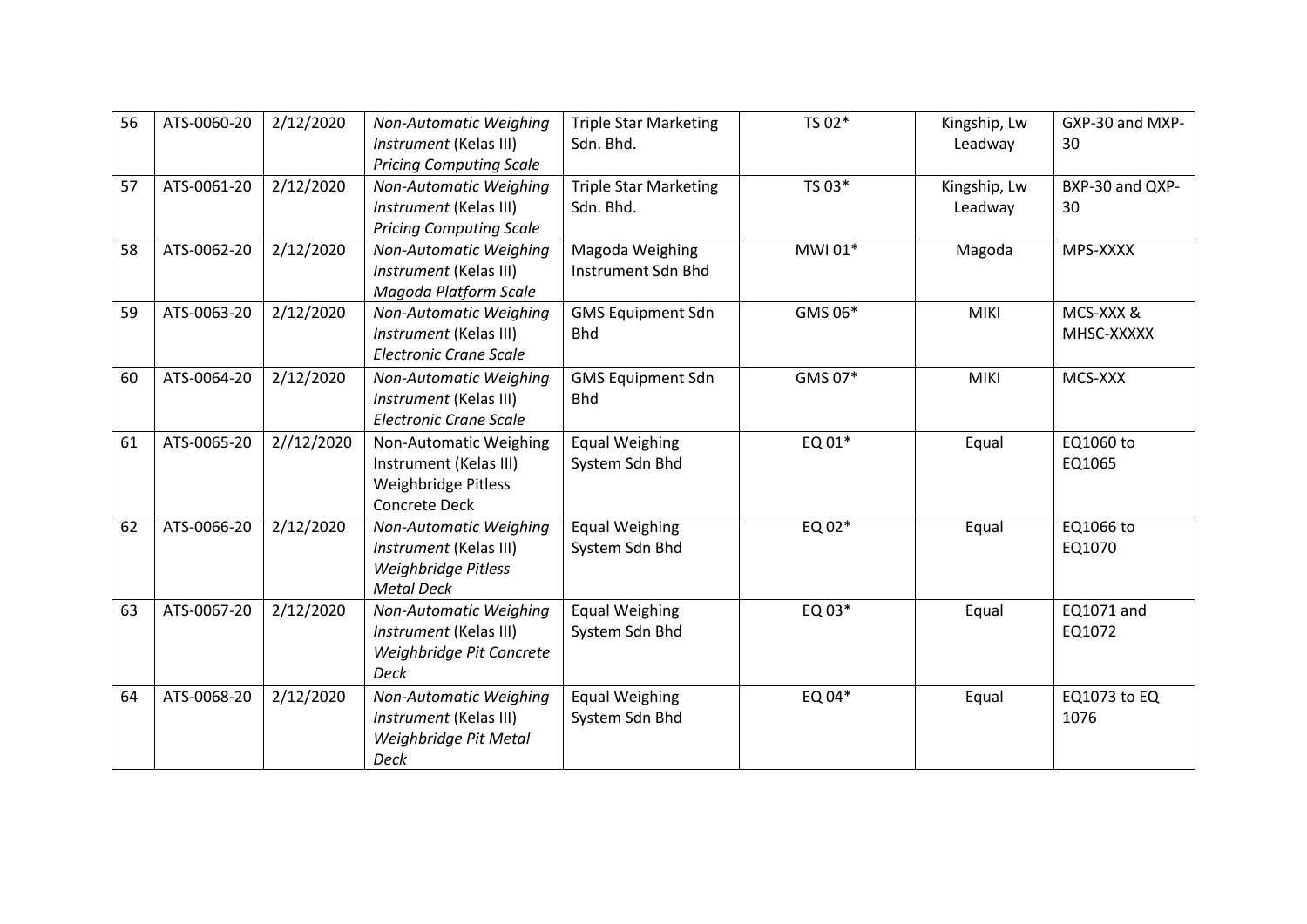| 65 | ATS-0069-20 | 2/12/2020 | Non-Automatic Weighing<br>Instrument (Kelas III)<br><b>Weighing Floor Scale</b>                      | <b>Equal Weighing</b><br>System Sdn Bhd     | EQ 05*  | Equal      | EQ1077 to<br>EQ1079                      |
|----|-------------|-----------|------------------------------------------------------------------------------------------------------|---------------------------------------------|---------|------------|------------------------------------------|
| 66 | ATS-0070-20 | 2/12/2020 | Non-Automatic Weighing<br>Instrument (Kelas III)<br>Weighbridge Pit and<br><b>Pitless Steel Deck</b> | CTY Weighing &<br><b>Automation Sdn Bhd</b> | CTY 01* | <b>CTY</b> | CTY-PITWB-<br>XXXXXXXX<br>CTY-PLWB-XXXXX |
| 67 | ATS-0071-20 | 2/12/2020 | Non-Automatic Weighing<br>Instrument (Kelas III)<br>Weighbridge Portable<br><b>Steel Deck</b>        | CTY Weighing &<br><b>Automation Sdn Bhd</b> | CTY 02* | <b>CTY</b> | CTY-PWB-XXXXX                            |
| 68 | ATS-0075-20 | 2/12/2020 | <b>Automatic Catchweighing</b><br>Instruments (Kelas XIII<br>(1)<br>Checkweigher                     | Cairnhill Metrology<br>Sdn Bhd              | CH 01*  | Anritsu    | KWS6XXXAXX<br>(SSV-h Series)             |
| 69 | ATS-0076-20 | 2/12/2020 | <b>Automatic Catchweighing</b><br>Instruments (Kelas XIII<br>(1)<br>Checkweigher                     | <b>Cairnhill Metrology</b><br>Sdn Bhd       | CH 02*  | Anritsu    | KWSXXXXBWXX<br>(SSV-I Series)            |
| 70 | ATS-0077-20 | 2/12/2020 | <b>Automatic Catchweighing</b><br>Instruments (Kelas XIII<br>(1)<br>Checkweigher                     | Cairnhill Metrology<br>Sdn Bhd              | CH 03*  | Anritsu    | KWS5XXXXBAXX<br>(SSV-f Series)           |
| 71 | ATS-0081-20 | 2/12/2020 | Non-Automatic Weighing<br>Instrument (Kelas II)<br><b>Precision Balance</b>                          | Interscience Sdn Bhd                        | IS 01*  | <b>AND</b> | GX-XXXX and<br>GF-XXXXSeries             |
| 72 | ATS-0082-20 | 2/12/2020 | Non-Automatic Weighing<br>Instrument (Kelas I)<br><b>Analytical Balance</b>                          | Interscience Sdn Bhd                        | IS 03*  | <b>AND</b> | <b>GR-XXX Series</b>                     |